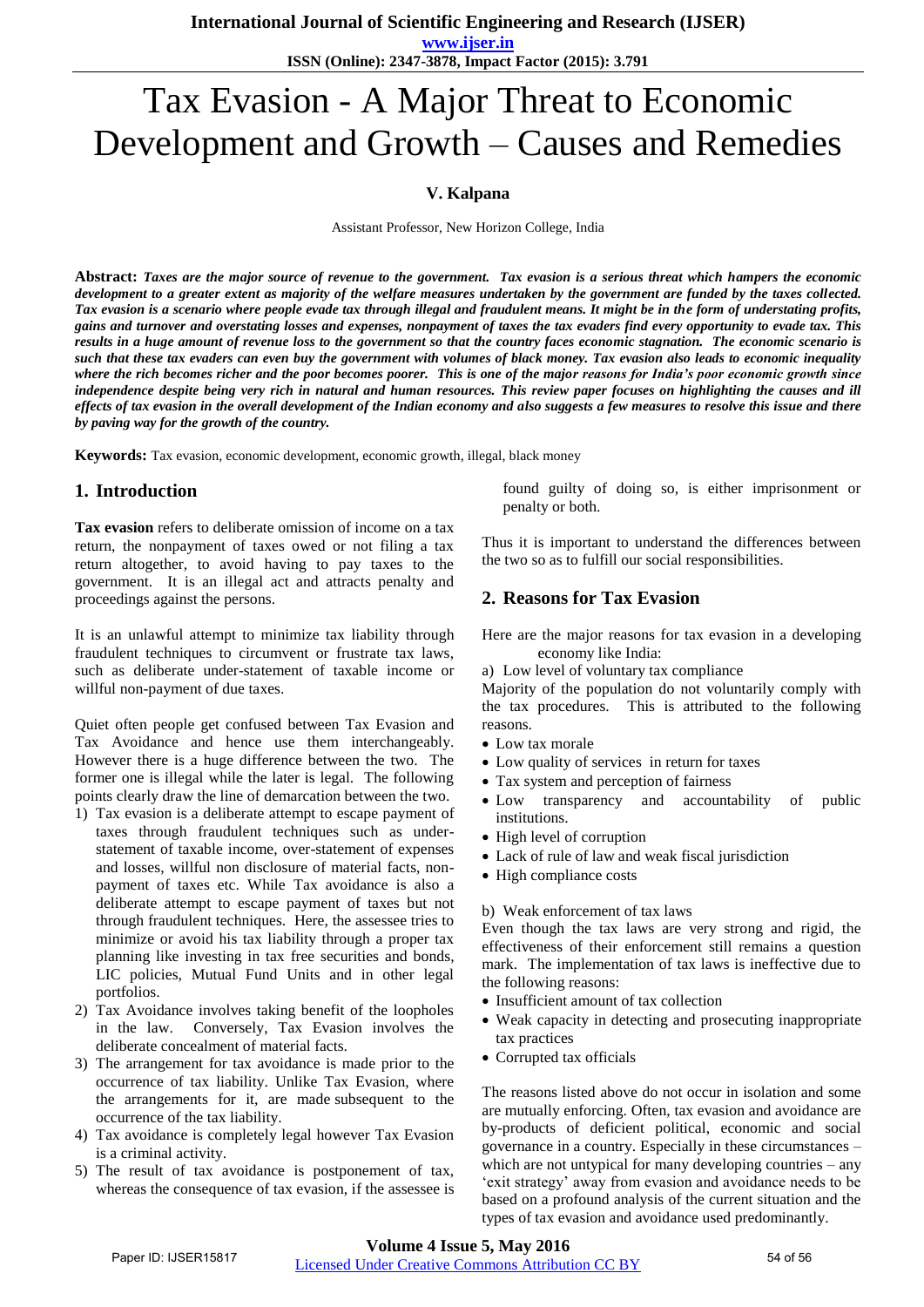# **International Journal of Scientific Engineering and Research (IJSER)**

**www.ijser.in**

**ISSN (Online): 2347-3878, Impact Factor (2015): 3.791**

### **3. ILL Effects of Tax Evasion**

Tax evasion and thereby establishment of parallel economy has been creating the following serious impacts on the social and economic system of the country.

- 1) Tax evasion has been causing reduction in country's economic growth
- 2) The direct effect of tax evasion is the loss of revenue, and increase in inflation
- 3) Impact on morale
- 4) Increase in corruption
- 5) Increase in prices of land and houses
- 6) Black money has resulted in transfer of funds from India to foreign countries through clandestine channels which decrease country's reputation globally.
- 7) Tax evasion leads to poor standards of living of the rural masses and the people BPL as the government cannot undertake welfare measures at the national level.
- 8) It also brings disequilibrium in the economic condition of the country resulting in the rich becoming richer and the poor becoming poorer.
- 9) Due to tax evasion of majority of the rich population, the government is forced to increase the rates of tax every assessment year for increasing its revenue which results in increased tax burden of those who pay taxes promptly.
- 10) Majority of the developmental activities do not take place due to tax evasion.

### **4. Measures to Curb Tax Evasion**

India is a country wherein excellent and brilliant laws are framed with respect to all disciplines. Yet the country suffers from severe law and order issues due to the poor execution of such laws. Tax laws are no exemption from this drawback. The government, in spite of making its best efforts to recover taxes, is still not able to succeed in its mission completely. The following table shows the importance of tax as a major source of revenue as it is used for the maintenance and development of the major sectors of the country.



Author: @numerateindian | blog.thenumerateindian.com

Source: Union Budget Expenditure Budget, Volume 1 (indiabudget.nic.in/ub2015-16/eb/st02.xls)

If you would like to publish this in a for-profit publication (either print or online), please contact rishabhsriv@gmail.com. Alternatively, if you share this on social

networks, we would be very grateful if you could credit The Numerate Indian.

In spite of the importance majority of the population of the country is still negligent about payment of taxes of proper filing of IT returns.

The following measures are suggested to the government as well as the taxpayers to overcome this issue:

**1) Reduction of tax rates by the government:** This might bring a positive response as it creates a sense of feeling in the public that the government is really striving hard to reduce their tax burden.

**2) Simplified Tax Laws and procedures:** The Indian Tax System has been bombarded with many complex and cumbersome procedures as compared with the tax system of the world economies. This issue must be resolved as early as possible as it invokes a positive response. However, the e-filing system and self assessment scheme is definitely a boon for tax payers.